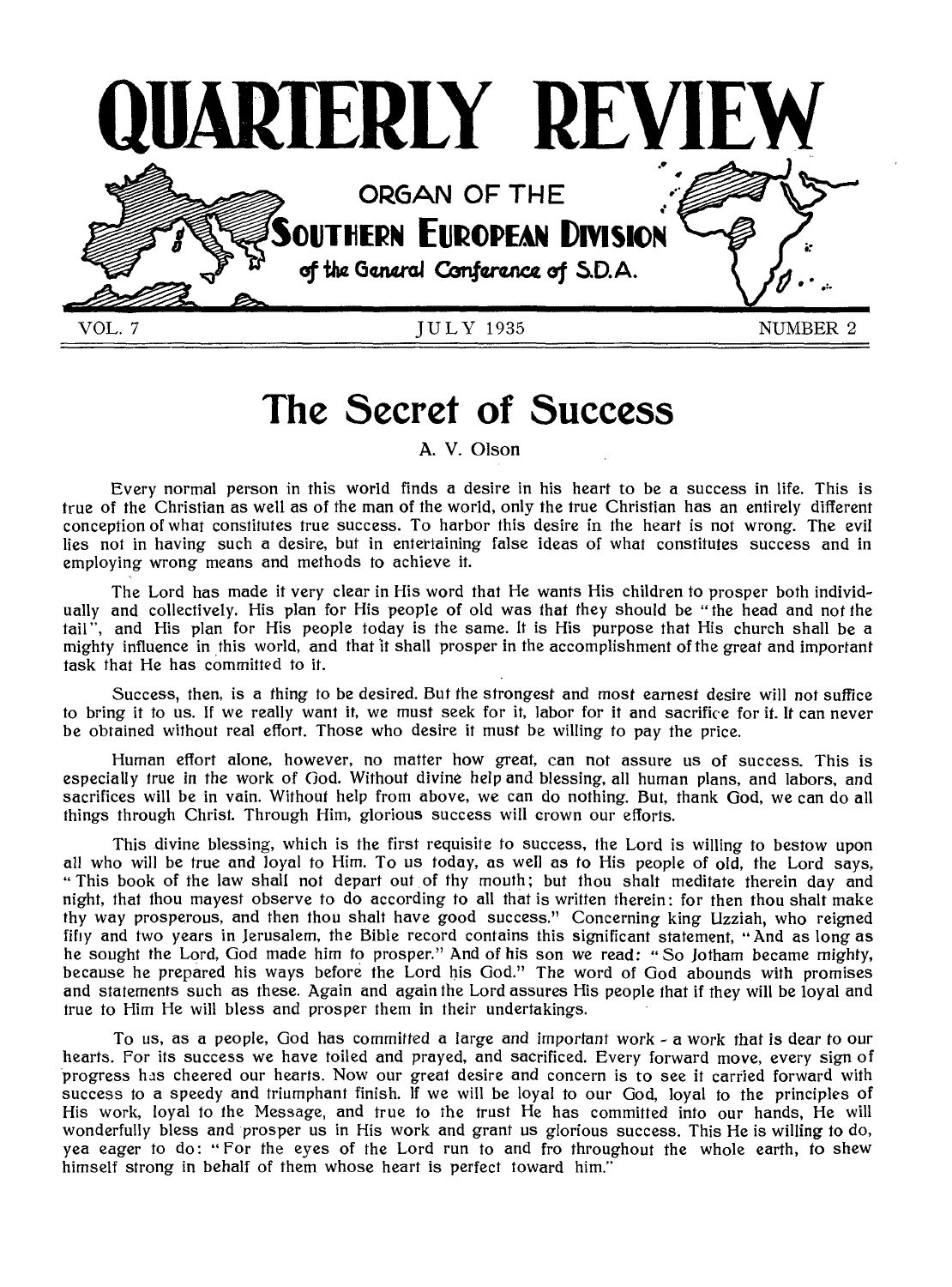# **The Work in Our Missions**

Starting from Marseille on one of the big boats of the " Messageries Maritimes " line, we voyaged by way of Zanzibar, touching Mombassa and Dar es Salaam on the East coast of Africa, and after our vessel had plowed through the Mediterranean Sea, passed through the Suez Canal, the Red sea, and continued its course for many days in the blue waters of the Indian Ocean. After having covered a distance of 10,000 kilometers, we arrived in the harbor of Majunga, which is the first call of the mail boats from Europe and one of the principal harbors of the great island of Madagascar. Brother and Sister Long and their two children were with us, returning from their furlough in Europe to enter upon a further term of service in this island field, which they have learned to love

Majunga, meaning "a city of flowers", is a beautiful thriving city with several factories, and has 20,000 inhabitants. As soon as the boat dropped its heavy anchor, Brother M. J. Bureaud, the director of the Madagascar Mission, came on board to welcome Brother and Sister Long and their children, back to this needy mission field and also to meet the writer. The Long family however, continued their voyage with us to Tamatave, where they left the boat to proceed to their new field of labor.

Brother Bureaud informed us that our native believers in the city had arranged for a meeting and were expecting us. As we had but a short stop in this harbor, we immediately proceeded to the place of meeting Since we had quite a distance to go, we decided upon taking rickshaws as a means of conveyance, which by the way was a new experience to the writer. As we neared the place of meeting, we saw our native believers with their smiling faces, waving their hands at us. Our stay being very brief, we had time for only one meeting. But many remained after the service to visit with us. We have a native worker and 53 Sabbath school members in this place. They meet in rented quarters, but have been granted a plot of ground by the government in a central location along one of the main boulevards. These native believers are very enthusiastic in their service for the Master and are determined to have a chapel which they sorely need. The chapel in this prominent location where the ground is high, will be seen from a long distance and that from every direction. They took us to this building lot, where they had hauled the necessary sand and stones for the chapel. They also have about 5,000.— French francs in cash, but they need another 30,000.— French francs in order to build the chapel. There are bright prospects

D. N. Wall

for great results in soul-winning in this city.

Brother Bureaud joined our company as we proceeded on our voyage, and early Friday morning, the 23rd of March, our steamer entered the large Diego-Suarez bay, and the picturesque city of Diego-Suarez came into full view. We had barely cast anchor, when in this early morning hour we were greeted by our missionary family, Brother and Sister Tolici and their children, their faces beaming with joy, when we shook hands.

I had been anxiously waiting to see these missionaries, since I had been associated with them in Rumania a number of years ago, and had a part in selecting them for this mission field. Seventh-day Adventists are the only denomination in Rumania who have sent out missionaries from that land. Brother and Sister Tolici are therefore the only missionaries who have ever gone out from Rumania. They have labored with success in Madagascar during the five years which they have spent on the island. They have, however, been in their present field, Diego-Suarez, but a short time. Nevertheless they have won a number of souls. They very kindly invited us to come with them at once to their modest home, so that they might have as much time as possible to visit with us. When we reached the shore in a little row-boat, we were met by a number of native converts. Several of these people have already been baptized and are organized into a group, while at the time of our visit ten other native converts were preparing for baptism. We had the joy of having several meetings on the Sabbath. Although the work in this city in the extreme North of the island has really only been started, there are most promising prospects for the future development of the work. It is very gratifying to see that our work is getting a strong foothold in these important coastal cities.

The next city to visit in the course of our voyage was Tamatave, which is another seaport and borders on a very wide bay, closed in by coral reefs This city of 15,000 inhabitants This city of 15,000 inhabitants suffered severely from a cyclone in March of 1927. However, these thrifty people have been busy in rebuilding and , beautifying their city. As soon as our boat touched the dock, we were met by two of our native evangelists, Brethren J. Ramamonjisoa and J. W. Ralibera, who greeted us with smiling faces and gave us a most hearty welcome, informing us that they had arranged for three meetings to be held during our brief stay, and that the first meeting was to begin at once. It was to be a native wedding, and the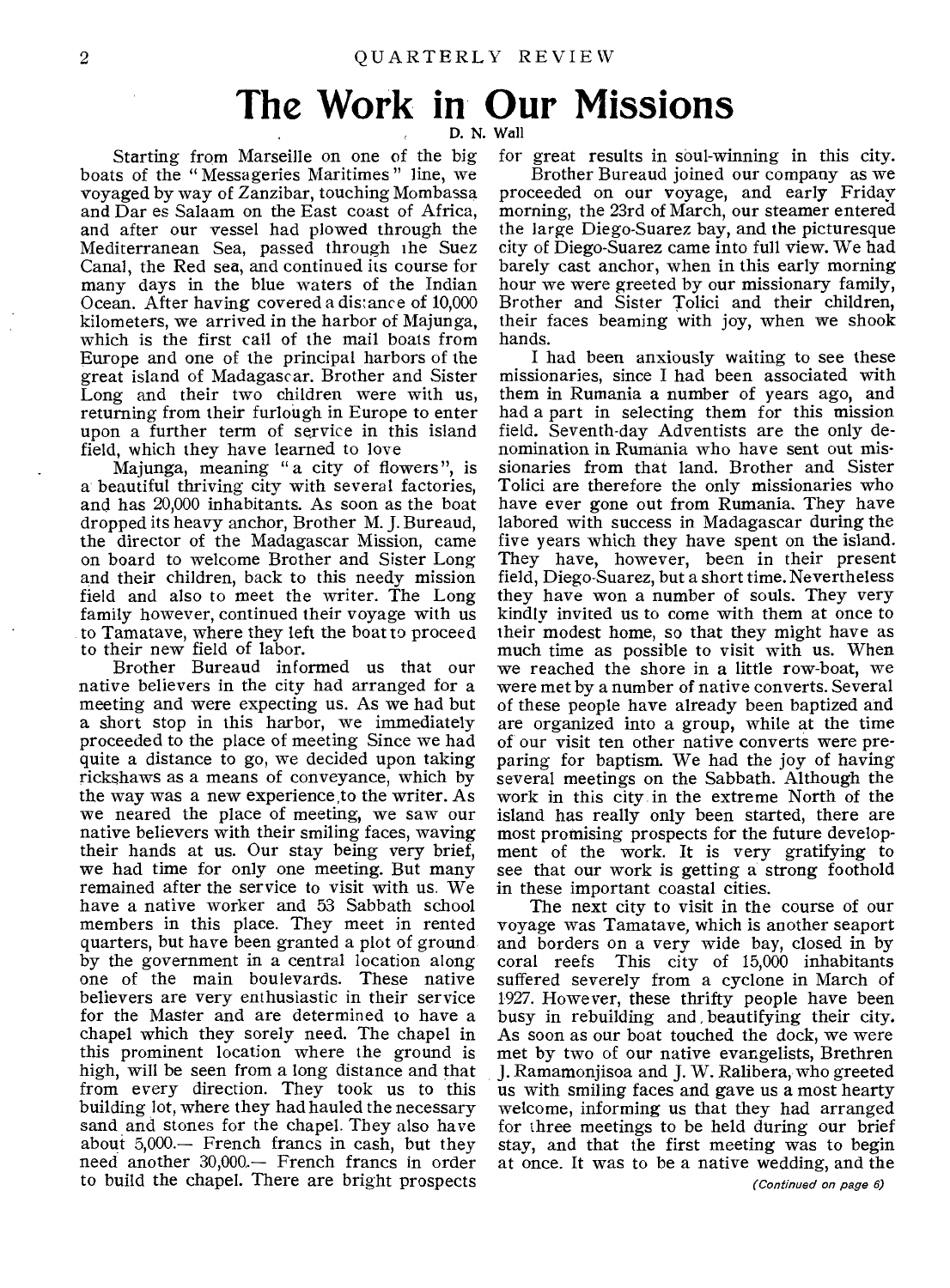#### QUARTERLY REVIEW

#### Statistical Report of the Southern Europ. Div. of S.D.A. for the Quarter Ending March 31, 1935

| Name of Conference<br>or Mission                                                                                                                                                                                                                                                                                        | ಕ<br>Number o<br>Churches                          | Prev ous<br>Membership                                                             | Baptism                                                                   | Vote                                        | Letter                                                     | Total Gains                                       | Apostasy                                              | Death                                                                                             | Letter                                                                       | Total Losses                                     | Net Gain                                                 | Present<br>Membership                                                   | Ord, Ministers                                               | <b>Ministers</b><br>ين<br>با                                                                             | Miss.<br>Licentiates                                                            | Other Workers                                                              | Canvassers                       | Total Workers                                                                    | Number of<br>Sab. Schools          | Sab. School<br>Membership                                                                         | Average<br>Attendance                                   |
|-------------------------------------------------------------------------------------------------------------------------------------------------------------------------------------------------------------------------------------------------------------------------------------------------------------------------|----------------------------------------------------|------------------------------------------------------------------------------------|---------------------------------------------------------------------------|---------------------------------------------|------------------------------------------------------------|---------------------------------------------------|-------------------------------------------------------|---------------------------------------------------------------------------------------------------|------------------------------------------------------------------------------|--------------------------------------------------|----------------------------------------------------------|-------------------------------------------------------------------------|--------------------------------------------------------------|----------------------------------------------------------------------------------------------------------|---------------------------------------------------------------------------------|----------------------------------------------------------------------------|----------------------------------|----------------------------------------------------------------------------------|------------------------------------|---------------------------------------------------------------------------------------------------|---------------------------------------------------------|
| $\mathbf{1}$                                                                                                                                                                                                                                                                                                            | $\overline{2}$                                     | 3                                                                                  | 4                                                                         | 5                                           | 6.                                                         | 7                                                 |                                                       | 8 <sup>9</sup>                                                                                    | $-10$                                                                        | 11                                               | 12                                                       | 13                                                                      |                                                              | 14 15                                                                                                    | 16 17                                                                           |                                                                            | 18                               | 19                                                                               | 20                                 | 21                                                                                                | $22\,$                                                  |
| 1. SOUTHERN EUR. DIV.                                                                                                                                                                                                                                                                                                   |                                                    |                                                                                    |                                                                           |                                             |                                                            |                                                   |                                                       |                                                                                                   |                                                                              |                                                  |                                                          |                                                                         |                                                              |                                                                                                          |                                                                                 | $8 -$                                                                      | $-19$                            |                                                                                  |                                    |                                                                                                   |                                                         |
| 2. FRANCO-BELGIAN U. C.                                                                                                                                                                                                                                                                                                 |                                                    |                                                                                    |                                                                           |                                             |                                                            |                                                   |                                                       |                                                                                                   |                                                                              |                                                  |                                                          |                                                                         | 6<br>3                                                       | 5                                                                                                        |                                                                                 | 1                                                                          |                                  | 7                                                                                |                                    |                                                                                                   |                                                         |
| 3.<br>Belgian<br>Conference. $\ldots$<br>4.<br>East France<br>$\bullet$<br>5.<br>North<br>$\bullet$<br>У<br>6.<br>South<br>$\blacktriangleright$<br>»                                                                                                                                                                   | 13<br>17<br>13<br>24                               | 511<br>428<br>536<br>554                                                           | 17<br>3<br>12<br>$\overline{\phantom{m}}$                                 | —                                           | 27<br>$\overline{\phantom{0}}$<br>$\overline{2}$<br>$2-10$ | 44<br>3<br>14<br>12                               | 5<br>$\bf{3}$<br>$\bf 2$                              | 3<br>3<br>3 <sub>10</sub>                                                                         | 27<br>-4<br>-6                                                               | $\frac{32}{7}$<br>12<br>15                       | 12;<br>$-4$<br>$\boldsymbol{2}$<br>$-3$                  | 523<br>424<br>538<br>551                                                | 5<br>5<br>$\frac{3}{6}$                                      | 1<br>4<br>3<br>$\boldsymbol{4}$<br>3                                                                     | 3<br>4<br>9<br>3                                                                | 3<br>$\mathbf{1}$<br>$\overline{\phantom{m}}$                              | 14<br>12<br>16 32                | $\frac{29}{25}$<br>15 27                                                         | 17<br>17<br>14<br>31               | 612<br>439<br>454<br>465                                                                          | 485<br>360<br>320<br>398                                |
|                                                                                                                                                                                                                                                                                                                         | 67                                                 | 2029                                                                               | 32                                                                        |                                             | 2 39                                                       | 73                                                | 10 <sup>°</sup>                                       | 9                                                                                                 | - 47                                                                         | 66                                               | 71                                                       | 2036                                                                    | $22^{\circ}$                                                 | 15                                                                                                       | 21                                                                              | 5                                                                          |                                  | 57 120                                                                           |                                    | 79 1970                                                                                           | 1563                                                    |
| 7. JUGOSLAVIAN UNION CONF.<br>8.<br>Danube Conference.<br>9.<br>Sava<br>,<br>10.<br>Moraya<br><b>S</b>                                                                                                                                                                                                                  | 56<br>31<br>21<br>108                              | 1385<br>566<br>620                                                                 | 26<br>10<br>$\overline{\phantom{m}}$                                      | 3<br>-<br>-                                 | 1<br>3<br>$\boldsymbol{2}$                                 | 30<br>13<br>$\boldsymbol{2}$                      | 2<br>5<br>3                                           | 2<br>3<br>5                                                                                       | $\overline{2}$                                                               | 4<br>8<br>10                                     | 26.<br>$5\}$<br>$-83$                                    | 1411<br>571<br>612                                                      | 4<br>5<br>3<br>3                                             | 1<br>2<br>1<br>1                                                                                         | 3<br>—<br>$\mathbf{1}$                                                          | 1<br>$\overline{\phantom{m}}$<br>$\overline{\phantom{m}}$<br>$\frac{1}{2}$ | 20<br>11                         | 9<br>27<br>15<br>$25 - 30$                                                       | 31<br>23                           | 57 1849<br>806<br>765                                                                             | 1276<br>-611<br>644                                     |
|                                                                                                                                                                                                                                                                                                                         |                                                    | 2571                                                                               | 36                                                                        | 3                                           | 6                                                          | 45                                                | 10 <sub>1</sub>                                       | 10                                                                                                | $\boldsymbol{2}$                                                             | 22                                               | 23.                                                      | 2594                                                                    | 15                                                           | 5                                                                                                        | 4                                                                               | $\mathbf{1}$                                                               | 56                               | 81                                                                               | 111                                | 3420                                                                                              | 2531                                                    |
| 11. RUMANIAN UNION CONF.<br>12.<br>West Muntenian Conference<br>13.<br>East<br>$\rightarrow$<br>.<br>»<br>North Moldavian<br>14.<br>$\boldsymbol{\Sigma}$<br>$\cdots$<br>15.<br>South<br>$\rightarrow$<br>X,<br>Transylvanian<br>16.<br>ø<br>17.<br>Banat<br>Y,                                                         | 116<br>70<br>68<br>5<br>122<br>60                  | 4287<br>2192<br>2338<br>1583<br>3007<br>1579                                       | - 14<br>4<br>28<br>1<br>$\overline{7}$<br>4                               | 2<br>7<br>19 39                             | 7 100<br>- 33<br>1 53<br>-41<br>4 15                       | 121<br>39<br>82<br>49<br>65<br>23                 | 31<br>19<br>17 17<br>8<br>37 19<br>13                 | 8<br>13<br>$\mathbf{7}$<br>11                                                                     | 108<br>42<br>-53<br>42<br>$\overline{12}$<br>20                              | $\frac{147}{74}$<br>87<br>57<br>98<br>44         | $-26$<br>$-35$<br>$-5$<br>$-8$<br>$-33$<br>$-21$         | 4261<br>2157<br>2333<br>1575.<br>2974<br>1558                           | 3<br>11<br>10<br>6<br>8<br>$\frac{9}{7}$                     | 3<br>3<br>$\overline{2}$<br>$\boldsymbol{2}$<br>$^{\rm 3}$<br>$\overline{\phantom{0}}$<br>$\overline{2}$ | ı<br>6<br>$\boldsymbol{2}$<br>3<br>$\mathbf{1}$<br>$\overline{\mathbf{4}}$<br>3 | $\boldsymbol{2}$<br>3<br>1<br>1<br>1<br>5<br>$\mathbf{1}$                  | 28<br>11<br>11<br>14<br>15<br>12 | 9<br>51<br>26<br>23<br>27<br>33<br>25                                            | 116<br>70<br>68<br>55<br>141<br>66 | 7035<br>3027<br>3809<br>4287<br>2360                                                              | 3525<br>2186<br>2059<br>2396 1618<br>3110<br>1565       |
|                                                                                                                                                                                                                                                                                                                         | 487                                                | 14986 58                                                                           |                                                                           | 40 281                                      |                                                            | 379                                               | 125                                                   | 75 307                                                                                            |                                                                              |                                                  | $507 - 128$                                              | 14858                                                                   | $354$ 15                                                     |                                                                                                          | 20 14                                                                           |                                                                            |                                  | 91 194                                                                           |                                    | 516 2:914 14063                                                                                   |                                                         |
| 18. SWISS UNION CONFERENCE<br>19.<br>German Swiss Conference<br>20.<br>Leman<br>n                                                                                                                                                                                                                                       | 35<br>20                                           | 1390<br>977                                                                        | -15<br>4                                                                  | $\overline{\phantom{a}}$<br>$\mathbf{1}$    | - 3<br>10                                                  | 18<br>15                                          | 5<br>8                                                | 3<br>8                                                                                            | 4<br>7                                                                       | 12<br>23                                         | 6<br>÷.<br>$-8$                                          | 1396<br>969                                                             | 9<br>5                                                       | 1<br>$\boldsymbol{2}$                                                                                    | $\frac{9}{2}$                                                                   | 6<br>7                                                                     | 26<br>17                         | - 51<br>33                                                                       | 34<br>25                           | 1279<br>676                                                                                       | 909<br>541                                              |
|                                                                                                                                                                                                                                                                                                                         | 55                                                 | 2367                                                                               | 19                                                                        |                                             | 1 13                                                       | 33                                                | 1311                                                  |                                                                                                   | $\overline{11}$                                                              | 35                                               | $\overline{-2}$                                          | 2365                                                                    | 14                                                           | $\mathbf{3}$                                                                                             | $\mathbf{11}$                                                                   | - 13                                                                       | 43                               | 84                                                                               | 59                                 | 1955                                                                                              | 1450                                                    |
| 21. IBERIAN UNION MISSION<br>22.<br>Spanish Mission<br>23.<br>Portuguese<br>$\bullet$<br>24.<br>Island                                                                                                                                                                                                                  | 10<br>6<br>1                                       | $3.8 -$<br>277<br>41                                                               |                                                                           | 4                                           | --                                                         | 4                                                 |                                                       | ı                                                                                                 |                                                                              | 1<br>$\,2\,$<br>-                                | з<br>-2                                                  | 361<br>275<br>41                                                        | 3<br>$\frac{3}{2}$<br>$\mathbf{1}$                           | 1<br>5<br>3<br>1                                                                                         | -1<br>5<br>$\overline{\mathbf{2}}$                                              | $\overline{\phantom{0}}$<br>$\overline{\mathbf{r}}$                        | 21<br>14<br>2                    | 5<br>34<br>22<br>4                                                               | 19<br>6<br>$\overline{2}$          | 411<br>204<br>66                                                                                  | 391<br>233<br>-65                                       |
|                                                                                                                                                                                                                                                                                                                         | 17                                                 | 676                                                                                | $\sim$                                                                    | $\overline{4}$                              | $\overline{\phantom{a}}$                                   | 4                                                 | $\mathbf{2}$                                          | $\mathbf{1}$                                                                                      | $\overline{\phantom{a}}$                                                     | 3                                                | $\mathbf{1}$                                             | 677                                                                     | 9                                                            | 10                                                                                                       | 8                                                                               | $\mathbf{1}$                                                               | 37                               | 65                                                                               | 27                                 | 681                                                                                               | 689                                                     |
| 25. ITALIAN UNION MISSION<br>26.<br>North Italian Mission<br>27,<br>South<br>ď<br>D<br>.                                                                                                                                                                                                                                | 14<br>12<br>26                                     | 361 12<br>282<br>643                                                               | - 11<br>23                                                                | $\hspace{0.05cm}$<br>$-17$                  | 15<br>$\boldsymbol{2}$                                     | 27<br>13<br>40                                    | 3<br>7<br>10                                          | $\overline{\phantom{a}}$<br>$\mathbf{1}$                                                          | -15<br>$\boldsymbol{2}$<br>1 17                                              | 18<br>10<br>28                                   | 9<br>3<br>12                                             | 370<br>285<br>655                                                       | 2<br>4<br>3<br>9                                             | 1<br>3<br>$\overline{2}$<br>6                                                                            | 3<br>3<br>$\cdot$ 4<br>10                                                       | 1<br>-<br>$\boldsymbol{2}$<br>3                                            | 16<br>6<br>22                    | 7<br>26<br>17<br>50                                                              | 18<br>15<br>33                     | 409<br>325<br>734                                                                                 | 338<br>311<br>649                                       |
| 28. NORTH AFRICAN UNION MISS.                                                                                                                                                                                                                                                                                           |                                                    |                                                                                    |                                                                           |                                             |                                                            |                                                   |                                                       |                                                                                                   |                                                                              |                                                  |                                                          |                                                                         | 1                                                            |                                                                                                          |                                                                                 |                                                                            |                                  | 3                                                                                |                                    |                                                                                                   |                                                         |
| 29.<br>Algerian Mission<br>30.<br>Moroccan<br>D                                                                                                                                                                                                                                                                         | 8<br>$\boldsymbol{2}$<br>10                        | 215<br>53<br>268                                                                   | 3<br>3                                                                    |                                             | 3<br>3                                                     | 6<br>6                                            | $10 -$                                                | $10 -$                                                                                            | 3<br>3<br>6                                                                  | 13<br>3<br>16                                    | $-7$<br>$-3$<br>$\cdot -10$                              | 208<br>50<br>258                                                        | 2<br>1<br>4                                                  | 4<br>1<br>- 5                                                                                            | $\frac{2}{2}$<br>$\mathbf{1}$<br>5                                              | $\bf{3}$<br>3                                                              | 11<br>$\boldsymbol{2}$<br>13     | 22<br>5<br>30                                                                    | 9<br>3<br>12                       | 208<br>50<br>258                                                                                  | 177<br>72<br>249                                        |
| 31. EQUAT.AFRIC.MISS.*)                                                                                                                                                                                                                                                                                                 | 2                                                  | 93                                                                                 |                                                                           |                                             |                                                            |                                                   |                                                       |                                                                                                   |                                                                              |                                                  |                                                          | 93                                                                      | L                                                            | $\boldsymbol{2}$                                                                                         |                                                                                 |                                                                            | $2 - -$                          | 5                                                                                | 23                                 | 1837                                                                                              | 1708                                                    |
| 32. MADAGASCAR MISSION*)                                                                                                                                                                                                                                                                                                | 7                                                  | 308 11                                                                             |                                                                           |                                             | 2                                                          | 13                                                |                                                       | $\overline{2}$                                                                                    | $\overline{2}$                                                               | 4                                                | 9                                                        | $\sim$<br>317                                                           |                                                              | $3 \quad 1$                                                                                              |                                                                                 |                                                                            | 9 2 15                           | 30                                                                               | 14                                 | 728                                                                                               | 561                                                     |
| 33. MAURITIUS MISSION*)                                                                                                                                                                                                                                                                                                 | 9                                                  | 498                                                                                | -24                                                                       |                                             |                                                            | 24                                                |                                                       | 1                                                                                                 | $\overline{\phantom{0}}$                                                     | ı                                                | 23                                                       | 521                                                                     | $\mathbf{2}$                                                 |                                                                                                          |                                                                                 | $12 -$                                                                     | 1                                | 15                                                                               | 30                                 | 887                                                                                               | 613                                                     |
|                                                                                                                                                                                                                                                                                                                         |                                                    |                                                                                    |                                                                           |                                             |                                                            |                                                   |                                                       |                                                                                                   |                                                                              |                                                  |                                                          | RECAPITULATION                                                          |                                                              |                                                                                                          |                                                                                 |                                                                            |                                  |                                                                                  |                                    |                                                                                                   |                                                         |
| 1. Southern European Division $\ldots$ .<br>2. Franco-Belgian Union Conference<br>3. Jugoslavian<br>»<br>х<br>4. Rumanian<br>»<br>,<br>5. Swiss<br>ъ<br>6. Iberian Union Mission.<br>7. Italian<br>×<br>х<br>8. North African Union Mission<br>9. Equat. African<br>×<br>.<br>10. Madagascar<br>D<br>11. Mauritius<br>X | 67<br>108<br>487<br>55<br>17<br>26<br>10<br>7<br>9 | 2029<br>2571<br>14986<br>2367<br>676<br>643<br>268<br>93<br>30 <sup>3</sup><br>493 | 32<br>36<br>58<br>19<br>$\overline{\phantom{a}}$<br>23<br>-3<br>11<br>-24 | $\mathbf{2}$<br>3<br>40 281<br>4<br>--<br>- | 39<br>6<br>1 13<br>17<br>3<br>$\overline{2}$               | 73<br>45<br>379<br>33<br>4<br>40<br>6<br>13<br>24 | 10<br>10<br>125<br>13<br>$\boldsymbol{2}$<br>10<br>10 | 9<br>10<br>75 307<br>11<br>1<br>$\mathbf{1}$<br>$\overline{\phantom{m}}$<br>$\boldsymbol{2}$<br>1 | -47<br>$\overline{\mathbf{2}}$<br>- 11<br>مسد<br>17<br>6<br>$\boldsymbol{2}$ | 66<br>22<br>507<br>35<br>3<br>28<br>16<br>4<br>1 | 7<br>23<br>$-128$<br>$-2$<br>1<br>12<br>$-10$<br>9<br>23 | 2036<br>:2594<br>14858<br>2365<br>677<br>655<br>258<br>93<br>317<br>521 | 6<br>$^{22}$<br>15<br>54<br>14<br>9<br>9<br>4<br>1<br>3<br>2 | 5<br>15<br>5<br>15<br>- 3<br>10<br>6<br>5<br>$\overline{2}$<br>$\mathbf{1}$                              | 8<br>21<br>Δ<br>20<br>11<br>-8<br>10<br>5<br>2<br>9<br>12                       | 5<br>-1<br>-14<br>13<br>-1<br>3<br>3<br>--<br>$\it 2$                      | 37<br>$^{22}$<br>13              | 19<br>57 120<br>56 81<br>91 194<br>43 84<br>65<br>50<br>30<br>5<br>15 30<br>1 15 | 27<br>33<br>12<br>23<br>14<br>30   | 79 1970 1563<br>111 3420<br>516 22914 14063<br>59 1955<br>681<br>734<br>258<br>1837<br>728<br>887 | 2531<br>1450<br>689<br>649<br>249<br>1708<br>561<br>613 |
| Totals 1st quarter 1935<br>1934<br>1st<br>$\blacksquare$<br>X,                                                                                                                                                                                                                                                          | 788<br>757                                         | 24439 206<br>23172 211                                                             |                                                                           |                                             | 50 361                                                     |                                                   | 617 180 110 392<br>44 388 643 169 59 410              |                                                                                                   |                                                                              | 682<br>638                                       | $-65$                                                    | 24374 139 67<br>5 23177 137 62 106                                      |                                                              |                                                                                                          | 110                                                                             | 42                                                                         | 335 693<br>43 346 694            |                                                                                  |                                    | 904 35384 24076<br>895 32415 28693                                                                |                                                         |
|                                                                                                                                                                                                                                                                                                                         |                                                    |                                                                                    |                                                                           |                                             |                                                            |                                                   |                                                       |                                                                                                   |                                                                              |                                                  |                                                          |                                                                         |                                                              |                                                                                                          |                                                                                 |                                                                            |                                  |                                                                                  |                                    |                                                                                                   |                                                         |

\*) Report for the fourth quarter 1984.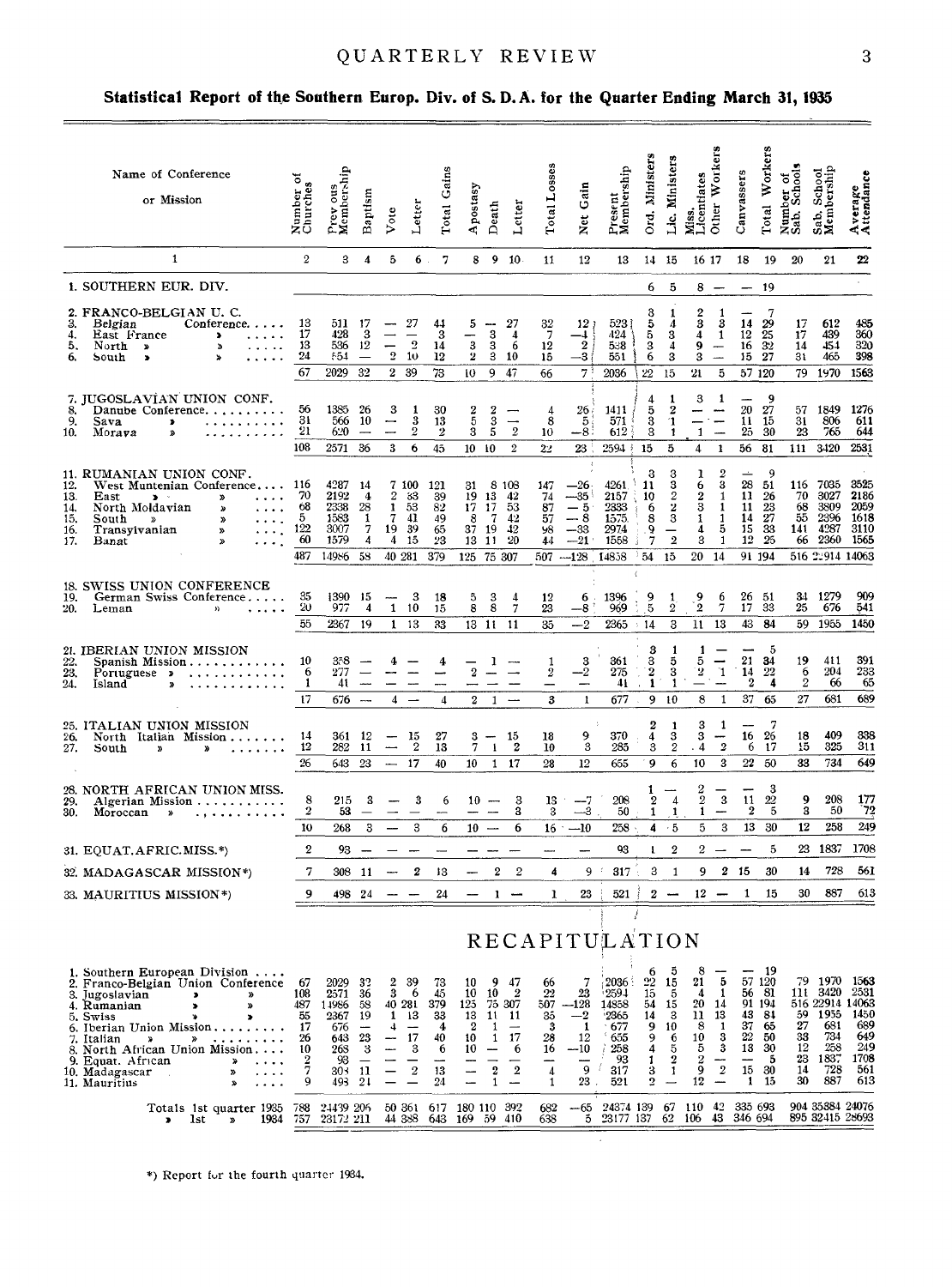$1.2.3.4.5.6.7.8.9.10.11.$ 

#### QUARTERLY REVIEW

### Financial Report of the Southern Europ. Division of S. D. A. for the Quarter Ending March 31, 1935

| Name of Conference<br>or Mission                                                                                                                                                                                                                                                                                                                                                                                                                                                                                              |                                                                                                  | Tithe<br>Total                                                                                             | $\begin{array}{c} \text{Offerings} \\ \text{Specials)} \end{array}$<br>Total $\binom{Total}{1}$         | $\begin{array}{c}\n \text{Contributions} \\ \text{for Home} \\ \text{Miss. Work}\n \end{array}$<br>ne<br>ork | Contributions<br>for Local<br>Church Work          | Colporteur<br>Book Sales                                                                                |
|-------------------------------------------------------------------------------------------------------------------------------------------------------------------------------------------------------------------------------------------------------------------------------------------------------------------------------------------------------------------------------------------------------------------------------------------------------------------------------------------------------------------------------|--------------------------------------------------------------------------------------------------|------------------------------------------------------------------------------------------------------------|---------------------------------------------------------------------------------------------------------|--------------------------------------------------------------------------------------------------------------|----------------------------------------------------|---------------------------------------------------------------------------------------------------------|
| $\mathbf{1}$                                                                                                                                                                                                                                                                                                                                                                                                                                                                                                                  |                                                                                                  | $\overline{2}$                                                                                             | $\mathbf{R}$                                                                                            | $\cdot$ 4                                                                                                    | $5$ .                                              | $\sim$<br>6                                                                                             |
| SOUTHERN EUROPEAN DIVISION<br>1.<br>FRANCO-BELGIAN UNION CONF.<br>2.<br>$\overline{3}$ .<br>Belgian Conference<br>$\ldots \ldots \ldots$ F. Fr.<br>------------<br>------------<br>4.<br>East France Conference<br>5.<br>North ><br>$\mathfrak{p}$<br>6.<br>South<br>$\mathbf{v}$<br>.<br>$\alpha$                                                                                                                                                                                                                            | $y = y$<br>$\mathfrak{D}$<br>$\mathcal{D}$<br>$\mathcal{D}$<br>$\rightarrow$<br>F. Fr.<br>\$     | 63,409<br>$52,034-$<br>$68,680-$<br>48,747.50<br>232,87050<br>9,198,30                                     | 10 456.25<br>9.738.50<br>14 918.80<br>19,602.85<br>51,716.40<br>2,161.29                                | 47.90<br>573.45<br>1,796.50<br>2,417.85<br>95.50                                                             | 113.45<br>2.806.50<br>$738 -$<br>3657.95<br>144.48 | 46.897.30<br>34,011.60<br>$62.414-$<br>35,548.25<br>178,871,15<br>7,065.40                              |
| JUGOSLAVIAN UNION CONF.<br>7.<br>8.<br>Danube Conference.<br>8.<br>Sava<br>.<br>$\mathbf{v}$<br>10.<br>.<br>Morava<br>$\mathbf{v}$                                                                                                                                                                                                                                                                                                                                                                                            | Dinar<br>$\mathcal{D}$<br>$\mathcal{Y}$<br>Dinar<br>\$                                           | 49,138.50<br>33,717 30<br>45,630.50<br>128,486.30<br>2,274.20                                              | 15,186 63<br>9,053.39<br>8,559.13<br>32,799.15<br>580.55                                                | — —<br>-.-<br>--.--<br>—. —<br>—.—∙                                                                          | —,—<br>——<br>-.--<br>-.-                           | $28,042, -$<br>$19,723. -$<br>56,977.-<br>104,742<br>1,853,94                                           |
| RUMANIAN UNION CONFERENCE<br>11.<br>12.<br>West Muntenian Conference<br>13.<br>East<br>$\mathbf{x}$<br>$\boldsymbol{\lambda}$<br>14.<br>North Moldavian<br>$\mathcal{V}$<br>$\mathbf{r}$ .<br><br>.<br><br><br><br><br><br><br><br><br><br><br>15.<br>South<br>$\mathcal{D}$ and $\mathcal{D}$<br>$\mathcal{P}$<br>$\mathcal{L}$ , and $\mathcal{L}$ , and $\mathcal{L}$<br>16.<br>Transylvanian<br>$\mathcal{V}$<br>$\mathbf{v}$ , $\mathbf{v}$ , $\mathbf{v}$ , $\mathbf{v}$ , $\mathbf{v}$<br>17.<br>Banat<br>$\mathbf{v}$ | Lei<br>$\mathbf{v}$<br>$\mathcal{Y}$<br>${\mathcal V}$<br>$\mathcal{V}$<br>$\gamma$<br>Lei<br>\$ | 572,404 70<br>$226,830-$<br>207,175.50<br>167,326.<br>297,703 40<br>145,422.70<br>1,616,862.30<br>9,701.20 | $173,866-$<br>$88,029-$<br>$58.942 -$<br>$45.253 -$<br>77,538.75<br>35,123.50<br>478,752.25<br>2,372.52 | — <u>—</u><br>—.—<br>–.—<br>—. <del></del><br>--.---<br>---                                                  | --.---<br>سنوسد                                    | $221,211, -$<br>$76,715-$<br>$84,152-$<br>$95,901-$<br>$108,962-$<br>112,331.<br>$699.272-$<br>4,195.63 |
| 18. SWISS UNION CONFERENCE<br>19.<br>German Swiss Conf.<br>20.<br>Leman Conference                                                                                                                                                                                                                                                                                                                                                                                                                                            | Sw. Fr.<br>$\mathcal{D}$ $\mathcal{D}$<br>Sw. Fr.<br>\$                                          | $36,126-$<br>23,889.10<br>60,015.10<br>11,642.90                                                           | 7.981.70<br>7,168.16<br>15,149.86<br>2.939.07                                                           | $1,756-$<br>1.451.79<br>3.207.79<br>622 31                                                                   | $4.985 -$<br>2.381.35<br>7.366.35<br>1,429.07      | $35,856-$<br>25,239.65<br>61,095.65<br>11,852.55                                                        |
| $\begin{array}{c} 21. \\ 22. \\ 23. \end{array}$<br>IBERIAN UNION MISSION<br>Spanish Mission<br>Portuguese »<br>. <i>. .</i> .<br>24.<br>Island »                                                                                                                                                                                                                                                                                                                                                                             | Pesetas<br>$\mathbf{v}$<br>$\mathbf{a}$<br>Pesetas                                               | 9,103 50<br>$5,147-$<br>698.30<br>14.948.80<br>1'943.40                                                    | 3421.45<br>1.041.80<br>265,15<br>4,728.40<br>614.68                                                     | سب س<br>سيسب<br>$ -$<br>سب ب                                                                                 |                                                    | 38,271.90<br>18,945,35<br>1,219.70<br>58,442.95<br>7,597.58                                             |
| 25.<br>ITALIAN UNION MISSION<br>26.<br>North Italian Mission<br>$\overline{27}$ .<br>.<br>South $\Box$ $\Box$<br>$\mathcal{D}$                                                                                                                                                                                                                                                                                                                                                                                                | Lire<br>$\gamma_{\rm i}$<br>Lire<br>\$                                                           | 17,767.40<br>8,587.30<br>26,354.70<br>1.36780                                                              | 4.950.85<br>2,728.80<br>7,679.65<br>398.58                                                              | 216.80<br>204.75<br>421.55<br>21.87                                                                          | —,—<br>$\frac{1}{2}$<br>للتربيب                    | 22,665.70<br>11,193.55<br>33,859.25<br>1,757.29                                                         |
| NORTH AFRICAN UNION MISSION<br>28.<br>29.<br>Algerian Mission<br>30.<br>$\mathcal{D}$<br>Moroccan                                                                                                                                                                                                                                                                                                                                                                                                                             | F. Fr.<br>$\mathcal{D}$<br>F. Fr.<br>\$.                                                         | 19,339.<br>$4.492 -$<br>$23,821-$<br>$940 -$                                                               | 3,280.40<br>89885<br>4,179.25<br>165.07                                                                 | 13,061.95<br>$-\!\!-\!\!-$<br>13,061.95<br>515.94                                                            | ---<br>— —                                         | 22,145.50<br>$9,270-$<br>31.415 50<br>1.240.91                                                          |
| 31. EQ. AFRICAN MISSION *)                                                                                                                                                                                                                                                                                                                                                                                                                                                                                                    | F. Fr.<br>Ş.                                                                                     | 3,685.30<br>145.60                                                                                         | 2.088.10<br>82,48                                                                                       | سيب                                                                                                          | —,—<br>$-$ . $-$                                   |                                                                                                         |
| 32. MADAGASCAR MISSION *)                                                                                                                                                                                                                                                                                                                                                                                                                                                                                                     | F. Fr.<br>\$                                                                                     | 9,608.50<br>379.50                                                                                         | 5.902.20<br>233.13                                                                                      | ---<br>⊸.—                                                                                                   | and come                                           | 10.974.25<br>433,49                                                                                     |
| 33 MAURITIUS MISSON *)                                                                                                                                                                                                                                                                                                                                                                                                                                                                                                        | Rs.<br>\$.                                                                                       | 3,764 50<br>1,368.80                                                                                       | 2.582.16<br>938.87                                                                                      | 24.44<br>8.88                                                                                                | 120.61<br>43.85                                    | $360 -$<br>130.90                                                                                       |

|                                                                                                                                                                                                                                                                                                               |                                                                                                                  | K E U A FIIULAIIUN                                                                                    |                                                                                   |                                                         |                                                                                                       |
|---------------------------------------------------------------------------------------------------------------------------------------------------------------------------------------------------------------------------------------------------------------------------------------------------------------|------------------------------------------------------------------------------------------------------------------|-------------------------------------------------------------------------------------------------------|-----------------------------------------------------------------------------------|---------------------------------------------------------|-------------------------------------------------------------------------------------------------------|
| Southern European Division<br>Franco-Belgian Union Conference.<br>Jugoslavian<br>$\mathcal{V}$<br>١١<br>Rumanian<br>Swiss<br>۱۱<br>Mission<br>Iberian.<br>$\mathcal{V}$<br>Italian<br>North African<br>Eq. African Mission *)<br>Madagascar<br>$\mathcal{D}$<br>Mauritius<br><b>Brazilia</b><br><b>CAMP 1</b> | 9,198.30<br>2,274.20<br>9,701.20<br>11.642.90<br>1,943 40<br>1 367.80<br>$940 -$<br>145.60<br>379.50<br>1.368.80 | 2.161.29<br>580.55<br>2.872.52<br>2.939.07<br>614.68<br>398 58<br>165.07<br>82.48<br>233.13<br>938.87 | 95.50<br>$\overline{a}$<br>622.31<br>---<br>21.87<br>515.94<br>—.—<br>---<br>8.88 | 144.48<br>—,—<br>1.429.07<br>—.—<br>—.—<br>—.—<br>43.85 | 7,065,40<br>1,853,94<br>4.195.63<br>11,852.55<br>7,597.58<br>1.757.29<br>1,240.91<br>433.49<br>130.90 |
| Totais 1st quarter 1935<br>1st quarter 1934                                                                                                                                                                                                                                                                   | 33,961.70<br>39,272.10                                                                                           | 10.986.24<br>10.943.69                                                                                | $-1.264.50$<br>896.55                                                             | 1.617.40<br>1,567.68                                    | 36.127.69<br>38,770.87                                                                                |

Ñ,

 $\mathcal{A}^{\mathcal{A}}$  and  $\mathcal{A}^{\mathcal{A}}$ 

\*) Report for the fourth quarter 1934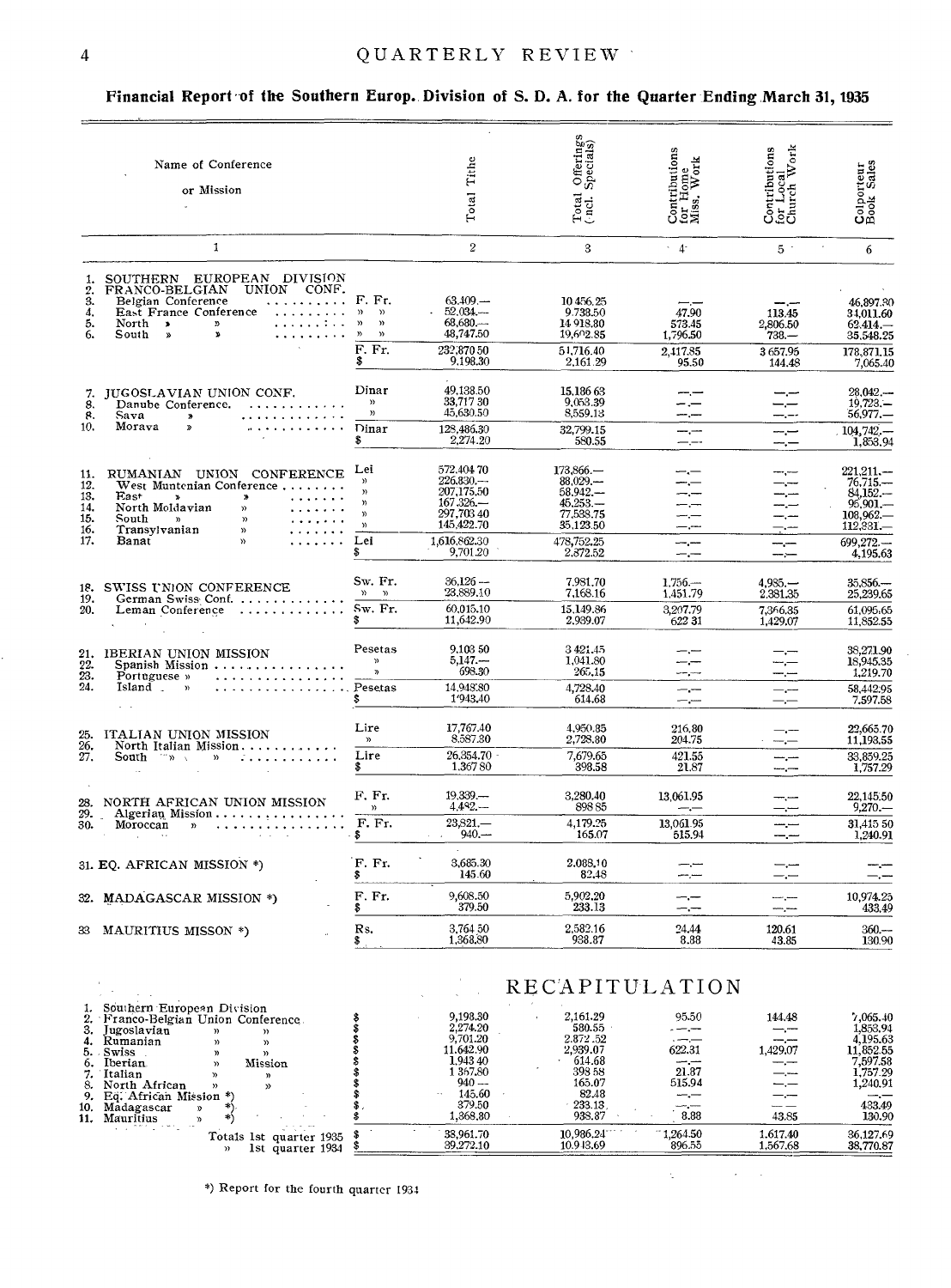### QUARTERLY REVIEW

#### Specification of Mission Offerings (Column No. 3)

 $\hat{\mathcal{E}}$ 

|                                                                |                                                                                                      |                                                                                           |                                                                                 |                                                                                             |                                      |                                              |                                                                                       | Special Offer.                                                                  |                                                                                                |
|----------------------------------------------------------------|------------------------------------------------------------------------------------------------------|-------------------------------------------------------------------------------------------|---------------------------------------------------------------------------------|---------------------------------------------------------------------------------------------|--------------------------------------|----------------------------------------------|---------------------------------------------------------------------------------------|---------------------------------------------------------------------------------|------------------------------------------------------------------------------------------------|
|                                                                | Sabbath School<br>Offerings (exc.<br>13th Sabbath)                                                   | 13th Sabbath<br>Offer ng                                                                  | Harvest<br>Ingathering                                                          | Annual<br>Offerings                                                                         | Miseellaneous<br>Offerings           | Self Denial<br>Offerings                     | Big<br>Week                                                                           | Young<br>People's<br>Collection                                                 | Relief Fund)<br>Weekly<br>Offerings                                                            |
|                                                                | $\overline{\phantom{a}}$                                                                             | 8                                                                                         | 9                                                                               | 10                                                                                          | 11                                   | 12                                           | 13                                                                                    | 14                                                                              | 15                                                                                             |
| 1.<br>$\frac{2}{3}$<br>4.<br>5.<br>6.                          | $7.642-$<br>5,980.45<br>6.656.90<br>7,909.05<br>28 188.40<br>1.113.4                                 | 2,146.90<br>3.493.60<br>2,346.15<br>2,610.60<br>10,597.25<br>418.59                       | 5,703.75<br>8,505.30<br>14,209.05<br>561.26                                     | $\overline{\pi}$ $\overline{\pi}$<br>373.25<br>450.25<br>17.78                              | -- --                                | — ,—                                         | 56,30<br>113.30<br>$212 -$<br>149.15<br>530.75<br>20.96                               | 578.65<br>—,—<br>$\frac{1}{55.50}$<br>634.15<br>25.05                           | $32.40$<br>$74.15$<br>--.--<br>106.55<br>4.21                                                  |
| $\overline{\mathbf{3}}$ :<br>9,<br>10.                         | 10,045.25<br>5,014.50<br>5,360.50                                                                    | $1,596-$<br>$1.100 -$<br>1,118.25                                                         | 2,206.50<br>$2,069. -$<br>891.50                                                | 67.75<br>$3 -$<br>$5 -$                                                                     |                                      | $40 -$<br>$6 -$                              | 43.50<br>$12 -$<br>$235 -$                                                            | 888.25<br>557.75<br>664.25                                                      | 339.38<br>257.14<br>278.63                                                                     |
|                                                                | 20,420.25<br>361.43                                                                                  | 3,814.25<br>67.51                                                                         | $5,167-$<br>91.46                                                               | 75.75<br>1.34                                                                               | ---<br>—,—                           | $46 -$<br>$-.82$                             | 290.50<br>5.14                                                                        | 2,110.25<br>37.36                                                               | 875.15<br>15.49                                                                                |
| 11.<br>12.<br>13.<br>14.<br>15.<br>16.<br>17.                  | $120,743.50$<br>56.659.<br>$43,513.50$<br>$29.280$<br>-- 48,115<br>$21,904. -$                       | 23,755<br>$12,844, -$<br>$8,601 -$<br>$7,856, -$<br>12,324.25<br>7,885.50                 | $6,412-$<br>$6,971-$<br>$\frac{3,732-}{1,770-}$<br>10,532.50<br>$3,025 -$       | $10,477, -$<br>$5,713-$<br>$778 -$<br>$2,060-$<br>$2.690 -$                                 | —.—<br>—.—<br>—. —<br>—.—            | 485.—<br>$\frac{1}{5}$ .<br>28.—             | 1,264.50<br>$655. -$<br>$60 -$<br>$583. -$<br>$535. -$<br>$80 -$                      | 3,943.75<br>$2,524-$<br>$806 -$<br>$2,145-$<br>1,791 .-<br>$1,011,-$            | $\begin{array}{l} 6\,785.25 \\ 2,663. - \\ 1,451.50 \end{array}$<br>$1,554-1,523-$<br>$1,218-$ |
|                                                                | 320.215<br>1,921.29                                                                                  | 73 265.75<br>439.60                                                                       | 32,442.50<br>194.65                                                             | $21,718. -$<br>130.31                                                                       | –.—<br>—,—                           | $518 -$<br>3.11                              | 3,177.50<br>19.07                                                                     | 12,220.75<br>73.32                                                              | 15,194.75<br>91.17                                                                             |
| 18.<br>19.<br>20.                                              | $5,086-$<br>3971.92<br>9,057.92<br>1,757,23                                                          | $1,100-$<br>1,850.59<br>2,950.59<br>572.41                                                | 904.70<br>616.65<br>1,521.35<br>295.15                                          | $11 -$<br>200.60<br>211.60<br>41.05                                                         | $165 -$<br>159.70<br>324.70<br>62.99 |                                              | $184 -$<br>$52 -$<br>$236 -$<br>45.79                                                 | $380 -$<br>309.10<br>689.10<br>133.68                                           | $151 -$<br>7.60<br>158.60<br>30.77                                                             |
| 21.<br>$\frac{22}{23}$ .<br>23.                                | 2,382.80<br>777.95<br>200.18<br>3,360.93                                                             | $\frac{701.70}{263.85}$<br>47.97<br>1,013.52                                              | -.---<br>—.—                                                                    | $25 -$<br>$\overline{17}$<br>$42. -$                                                        | 32.65<br>—.,<br>—,—<br>32.65         | —. —                                         | 187.30<br>—,—<br>187.30                                                               | $92 -$<br>---<br>$92 -$                                                         | $-,-$                                                                                          |
|                                                                | 436.91                                                                                               | 131.76                                                                                    | ---                                                                             | 5.46                                                                                        | 4.24                                 |                                              | 24.35                                                                                 | 11.96                                                                           | --.--                                                                                          |
| $\frac{25}{26}$ . $\frac{27}{27}$                              | 2,982.65<br>1,891.60                                                                                 | 1,109.20<br>550.90                                                                        | $178 -$<br>273.90                                                               | 112.50                                                                                      |                                      | 209.25<br>—.                                 | $163. -$<br>---                                                                       | 139.50<br>12.40                                                                 | 56.75<br>—,—                                                                                   |
|                                                                | 4,874.25<br>252.97                                                                                   | 1,660.10<br>86.16                                                                         | 451.90<br>23.45                                                                 | 112.50<br>5.84                                                                              |                                      | 209.25<br>10.86                              | $163. -$<br>8.46                                                                      | 151.90<br>7.89                                                                  | 56.75<br>2.95                                                                                  |
| $\frac{28}{29}$ .<br>30.                                       | 2,471.65<br>688.70                                                                                   | 483.75<br>210.15                                                                          |                                                                                 | $85 -$                                                                                      |                                      |                                              | $240. -$<br>—.—                                                                       | –.–<br>—.—                                                                      |                                                                                                |
|                                                                | 3,160.35<br>124.83                                                                                   | 693.90<br>27.40                                                                           |                                                                                 | $85 -$<br>3.36                                                                              | ----                                 |                                              | $240 -$<br>9.48                                                                       | —.—<br>—,—                                                                      |                                                                                                |
| 31.                                                            | 419.45<br>16.57                                                                                      |                                                                                           |                                                                                 | 1528.15<br>60.36                                                                            | 140.50<br>5.55                       |                                              |                                                                                       | —.—                                                                             |                                                                                                |
| 32.                                                            | 1,735.90<br>68.57                                                                                    | 728.95<br>28.79                                                                           |                                                                                 | 1745.10<br>68.93                                                                            |                                      |                                              | 1,692.25<br>66.84                                                                     |                                                                                 |                                                                                                |
| 33.                                                            | $285.70\,$<br>103.88                                                                                 | 153.96<br>55.98                                                                           | 1,646.98<br>598.84                                                              | 495.52<br>180.17                                                                            |                                      |                                              |                                                                                       | —,—<br>ست ست                                                                    |                                                                                                |
|                                                                |                                                                                                      |                                                                                           |                                                                                 | RECAPITULATION                                                                              |                                      |                                              |                                                                                       |                                                                                 |                                                                                                |
| 1.<br>$\frac{2}{3}$<br>4.<br>5.<br>6.<br>7.<br>8.<br>9.<br>10. | 1,113.44<br>361.43<br>1,921.29<br>1,757.23<br>436.91<br>252.97<br>124.83<br>16.57<br>68.57<br>103.88 | 418.59<br>67.51<br>439.60<br>572.41<br>131.76<br>86.16<br>27.40<br>— .—<br>28.79<br>55.98 | 561.26<br>91.46<br>194.65<br>295.15<br>--.--<br>23.45<br>— —<br>— , —<br>598.84 | 17.78<br>$\frac{1.34}{130.31}$<br>41.05<br>5.46<br>5.81<br>3.36<br>60.36<br>68.93<br>180.17 | 62.99<br>4.24<br>5.55<br>—.—         | -.82<br>3.11<br>10.86<br>-.--<br>-,—<br>-.-- | 20.96<br>5.14<br>19.07<br>45.79<br>24.35<br>8.46<br>9.48<br>نسب سند<br>66.84<br>$-,-$ | 25.05<br>37.36<br>73.32<br>133.68<br>11.96<br>7.89<br>— .—<br>—,—<br>---<br>--- | 4.21<br>15.49<br>91.17<br>30.77<br>2.95                                                        |
| 11.                                                            | 6,157.12<br>6,389.03                                                                                 | 1,828.20<br>1.614.17                                                                      | 1,764.81<br>1,526.53                                                            | 514.60<br>540.86                                                                            | 72.78<br>320.38                      | 14.79<br>14.12                               | 200.09<br>209,25                                                                      | 289.26<br>181.75                                                                | 144.59<br>147.60                                                                               |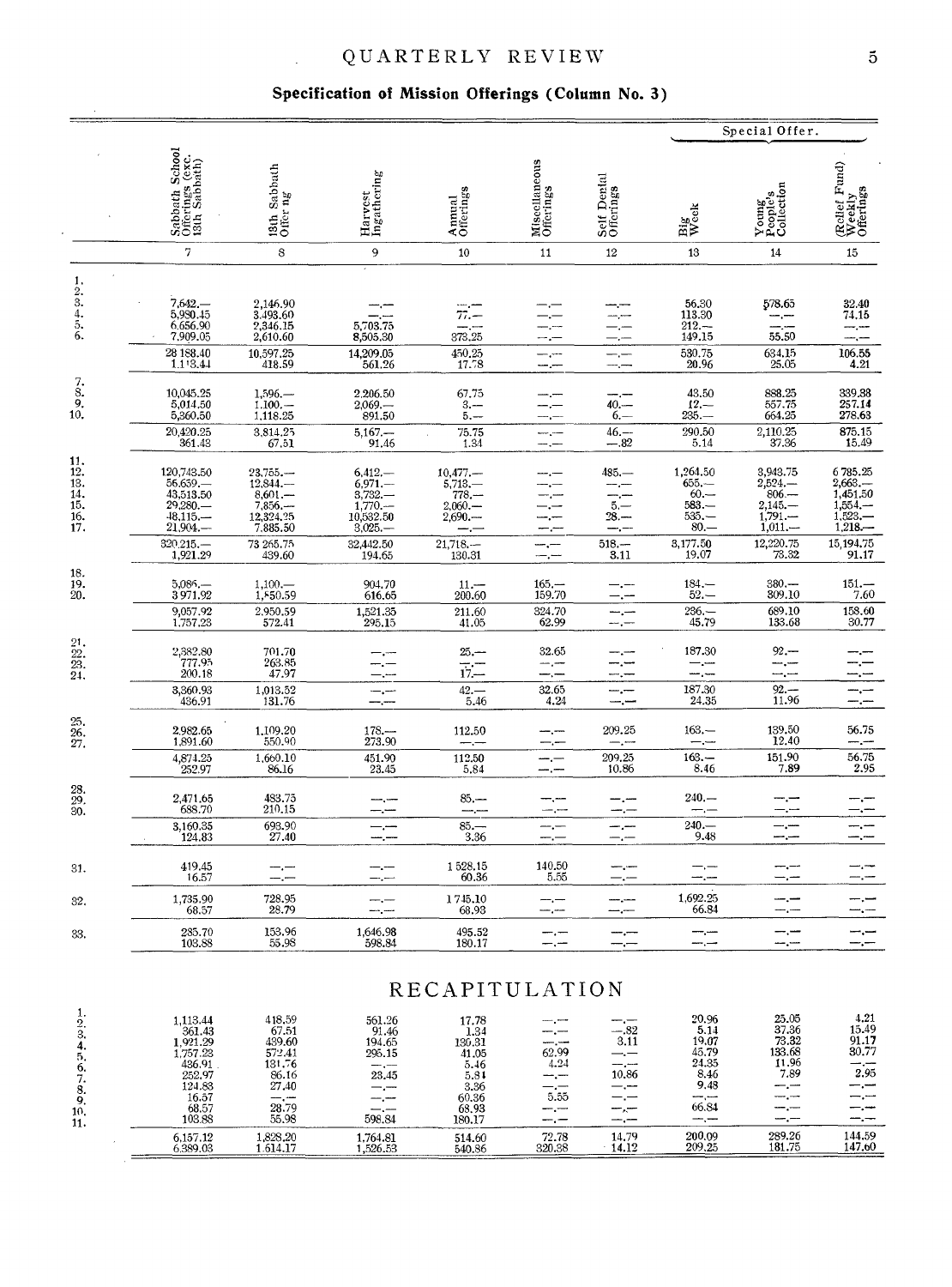writer was asked to officiate. We met in our own new chapel, which our believers in Europe have helped to build. The chapel is located in the center of the village, and we were impressed with the neat native dwellings and the clean streets. We have 97 Sabbath school members in this village and 35 in a small village just a little distance from Tamatave. This gathering in our own chapel was a beautiful sight. Our native believers are very neat and clean. The men and women with their white "lamba", a large square of cloth folded round the body something like the Roman toga, and which is the characteristic native dress, look very tidy and graceful. Many friends and neighbors had been invited, and so we had a large meeting. After the meeting we were invited to a clean Seventh-day Adventist home where cold drinks, wedding cake and a variety of fruits were served. A large number of rickshaws had been engaged to take us from the chapel to this home, and after refreshments had been served, back again to the chapel for another meeting.

Before we bade our people good-bye, we walked along the beautiful beach near which are many graceful palm trees. One of the native evangelists told us that our believers often meet on this beach on Friday evenings to give further study to the Sabbath school lesson before Sabbath morning. He also spoke about the faithfulness of our believers in paying their tithe.

As our boat was ready to leave, they bade us. Godspeed, and soon Brother Bureaud and I were out on the blue sea once more, now on our, way to the island of Mauritius. I was profoundly thankful to God for what my eyes had seen of the triumph of the third angel's message -in these three harbor towns of Madagascar, and I- was happy to think, that on my return from Mauritius I was to have six full weeks to visit other churches and groups, besides mission schools and a publishing house. I did not realize, however, that what I would be privileged to see during these six weeks in Madagascar and before then in the very interesting Mission of Mauritius, would far exceed my highest expectations, and that besides, a happy surprise was awaiting me on another island. However, this I must reserve for a further report.

### The Value of Time

Diverse talents have been entrusted by our heavenly Father to diverse persons, but one talent is common to all : the talent of time. "Our time belongs to God. Every moment is His, and we are under the most solemn obligation to improve it to His glory. Of no talent He has given

will He require a more strict account than of our time." — " *Christ's. Object Lessons,"* page 345.

The Christian world is asleep while precious time, every moment of which is "freighted with eternal consequences," is flying past. "Now it is high time to wake out of sleep, for now is our salvation nearer than when we believed." We often say that time flies, but it is not so much that time flies, as that we do not make the right use of it, and time wasted is worse than no time at all. Said ore, "I wasted time, and now doth time waste me."

Strange it is how some people squander their time and then complain that they have no time, no time for Bible study and prayer, no time for home missionary work, no time for self-improvement. "Upon the right improvement of our time depends our success in acquiring knowledge and mental culture... A few moments here and a few there, that might be frittered away in aimless talk; the morning 'hours so often wasted in bed; the time spent in travelling on trams or railway cars, or waiting at the station; the moments of waiting for meals, waiting for those who are tardy in keeping an appointment, - if a book were kept at hand, and these fragments of lime were improved in study, reading, or careful thought, what might not be accomplished." — " *Christ's Object Lessons,"*  page 347.

The counsel of the wise man is apt, " Whatsoever thy hand findeth to do, do it with thy might." We ought to have a definite aim in all we do. We must budget our time for a given task and then bend every effort to finish it in that given time. It was Seneca who said, "There are some hours which are taken from us, some which are stolen from us, and some which slip from us." Idle people complain that they have no time to do what they wish to do. It is not the time but the will that is wanting. The Turks have a proverb that the devil tempts the busy man, but the idle man tempts the devil.

Martin Luther realized that we ought to use our time to the fullest extent in the service of God and of mankind, when he wrote, "The human heart is like a millstone in a mill; when you put wheat under it, it turns and grinds and bruises the wheat to flour; if you put no wheat it still grinds on - and grinds itself away."

Parents should teach their children the value and right use of time. Teach them that to do something which will honor God and bless humanity is worth striving for. Even in their early years they can be missionaries for God. Parents cannot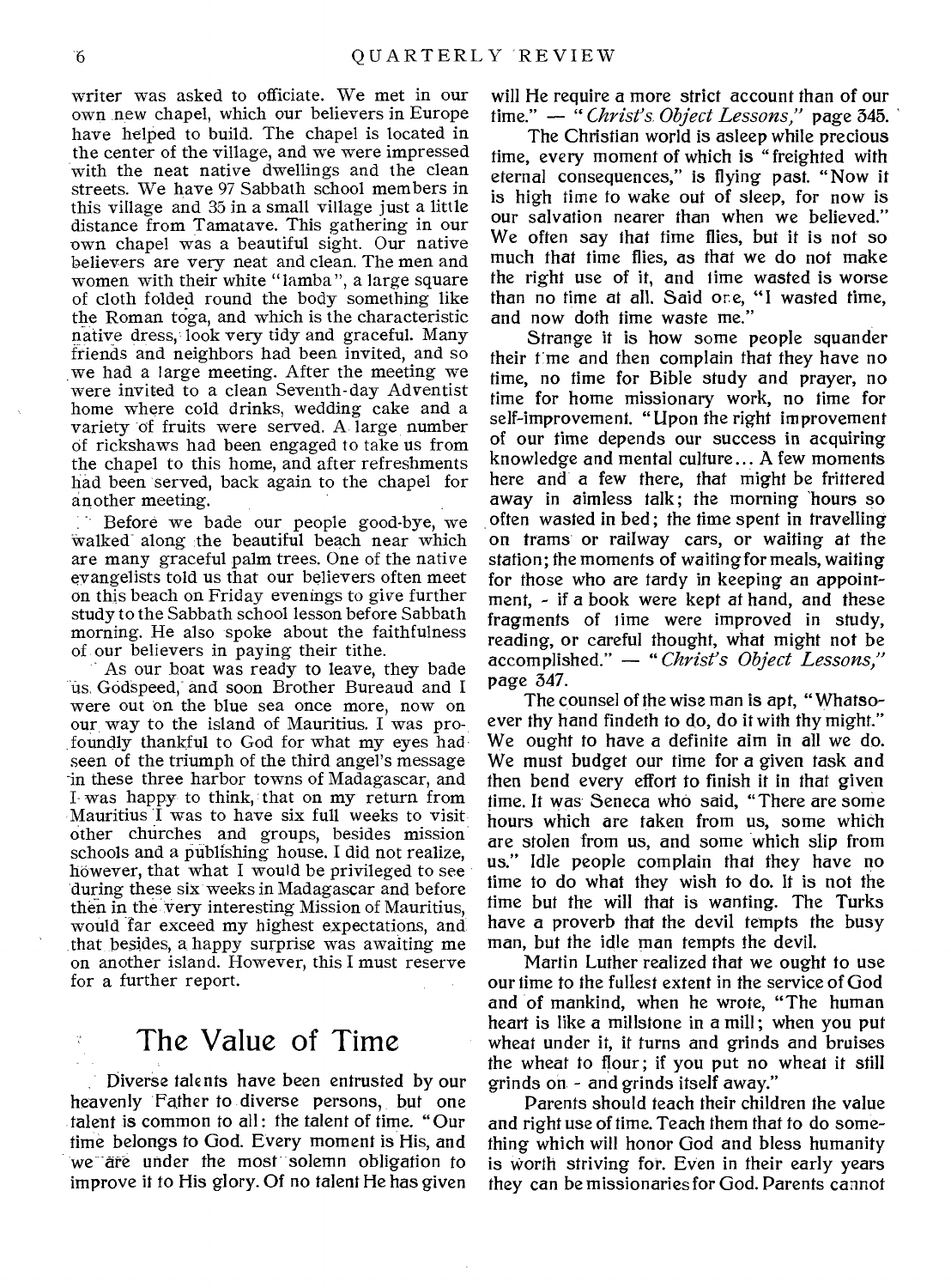commit a greater sin than by allowing their children to have nothing to do." — " *Christ's Object Lessons,"* page 349.

"See then that ye walk circumspectly, not as fools, but as wise, redeeming the time, because the days are evil." "The value of time is beyond computation. Christ regarded every moment as precious, andit is thus that we should regard it... But time squandered can never be recovered. We cannot call back even one moment. The only way in which we can redeem our time is by making the most of that which remains, by being co-workers with God in His great plan of redemption." — *Ibid.,* page 346.

## The Quarterly Summaries

Actions were taken at the 1934 Division Council the purpose of which was to strive for greater results during 1935 both in the ingathering of souls and in the raising of funds for the maintenance and the extension of the work.

The statistical and financial reports for the first quarter of the present year are contained in this issue of the *Quarterly Rtvu w. It* will be noticed that in the number of baptisms we lacked five in reaching last year's figure ; the total being 206 against 211. However, six more were accepted by vote during the first quarter of this year, making a gain this year of one for the two items combined.

From the financial statements it will be seen that there has been a small increase in total mission offerings, while the tithe receipts show a slight decrease. We are hopeful, however, that the second quarter's reports will reveal a marked improvement over those for the first.

Reports that have come to us from most parts of the Division indicate that there have been many baptisms during the months of April, May and June. Large gifts have been received in connection with the annual meetings held during the spring and early summer months, and the "Melting Pot" and the "Week of Sacrifice" offerings also seem to have brought good results.

It is our sincere prayer that the Lord will in a special manner pour out of His Spirit upon workers and church members during the second half of the year, so that a very large harvest of souls may be garnered in. In view of the seriousness of the times and our present opportunity to work with a certain degree of freedom, it is imperative that the time be redeemed and our forces utilized to the very best advantage possible, because "the night cometh when no man can work."

S. R.

#### Echoes from the Azores

Last autumn, Brother Mansell and his family were sent to open up evangelistic work in the Azores Islands, where colporteurs from Portugal had already sold a large number of our books. As soon as they were settled in their new home, Brother Mansell began a systematic distribution of tracts. Before long, a number of people became interested in the Truth, and *Bible* studies were

arranged for them. Later, a good hall was rented and fitted up for religious services. In a letter dated May 17, Brother Mansell writes:

> " We are at present in the midst of our first effort over here, and I am glad to report that our hall is generally filled to the doors. We are finishing up the second week and are beginning to enter the testing *truths.* I do not recall ever holding a series of meetings where the people seemed so eager to listen. They fasten their eyes on the speaker with such earnestness. We made out our invitations and handed them to the middle and the better classes, and we have our hall filled with business men and their families. There are more than  $80\%$  men, which is very unusual. Our hall is on the second floor, and in a very central location, over the British Consul's office and in his own building. Our Sabbath school is making fine progress. Last Sabbath's report showed 22 members, 21 present, 19 daily lesson study and 20 Escudos in offering. We have a room to the right of the hall for young people's and children's classes, and we are already beginning to train teachers. Our hands are full with Bible studies and visits. While it is too early to predict the final outcome, we believe that we will reap a good harvest."

We believe that our people will be glad to pray for the success of the work in this new island field far out in the Atlantic Ocean.

A. V. OLSON.

"Men are needed for this time who can understand the wants of the people, and minister to their necessities. The faithful minister of Christ watches at every outpost, to warn, to reprove, to counsel, to entreat, and to encourage his fellow-men, laboring with the Spirit of God, which worketh in him mightily, that he may present every man perfect in Christ. " *Gospel Workers,* page 315.

#### CONTENTS

The Secret of Success, A. V. Olson The Work in our Missions, D. N. Wall The Value of Time The Quarterly Summaries, S. R. Echoes from the Azores, A. V. Olson

#### SOUTHERN EUROPEAN QUARTERLY REVIEW

*Organ of the Southern European Division of Seventh-day Adventists published every quarter by* 

Imprimerie du Seminaire adventiste, Collonges-sous-Saleve

*Subscription prices:* 

| France $\ldots$ $\ldots$ $\ldots$ $\ldots$ $\ldots$ $\ldots$ 4 frs.<br>Other countries 6 frs.  |  |  |  |  |  |  |  |  |  |  |  |  |  |  |
|------------------------------------------------------------------------------------------------|--|--|--|--|--|--|--|--|--|--|--|--|--|--|
| Address of Editor (to whom all manuscripts should be sent):<br>Höheweg 17, Berne, Switzerland. |  |  |  |  |  |  |  |  |  |  |  |  |  |  |
| Steen Rasmussen Editor                                                                         |  |  |  |  |  |  |  |  |  |  |  |  |  |  |